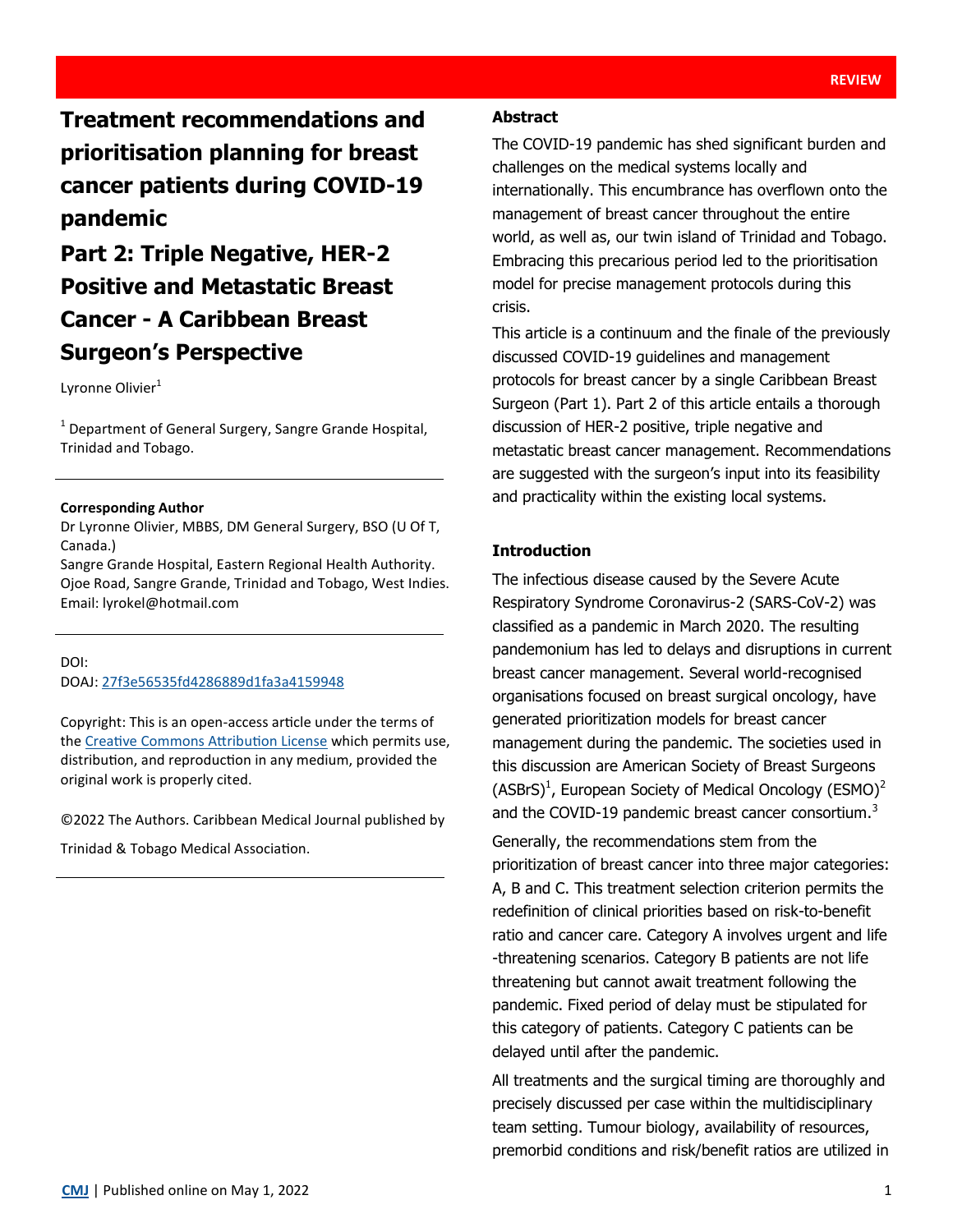## **Discussion**

## Curative Intent Treatment breast cancer

Newly diagnosed breast cancer cases should be discussed in the multidisciplinary approach. Early breast cancers were previously considered for only surgical resection as the initial modality of treatment and are not offered neoadjuvant therapy. However, this practice of neoadjuvant therapy use in early breast cancer is supported by National Comprehensive Cancer Network (NCCN) guidelines and St. Gallen Early Breast Cancer International Expert Consensus panel consortium<sup>4</sup>. The onset of the COVID pandemic has increased the utilization of this approach. Previously, in the United States, only 20.2% of patients were offered neoadjuvant therapy. <sup>5</sup> However, there was approximately 200% increase in neoadjuvant therapy, in one major North America centre during the first wave of COVID-19 pandemic.<sup>6</sup>

There are several benefits to neoadjuvant therapy in breast cancer patients. The ability to downstage the tumour burden within the breast and axilla to facilitate breast preservation/conservation and the avoidance of axillary lymph node dissection respectively. Additionally, the achievement of a complete pathological response assures a good recurrence-free survival. However, the most important benefit of this approach is appreciated in certain subtypes such as HER-2 positive and Triple Negative Breast Cancer (TNBC).

The adjuvant options of treatment for residual tumour post-surgical resection and Neoadjuvant Chemotherapy (NACT) render another means of 'stepping up' treatment protocol. This group of patients are at high risk for recurrence and the benefit of witnessing the neoadjuvant response fosters the need for an alternative regimen. The availability of effective alternative adjuvant treatment options has demonstrated an improvement in Disease Free Survival (DFS).

## Triple Negative Breast Cancer (TNBC)

A. Breast tumours less than 1 cm with no axillary nodal involvement  $(T<sub>1a/b</sub>$  N0) and patients who are not candidates for NACT should ideally be offered upfront surgical intervention. This subgroup of patients would not benefit from adjuvant therapy and consequently

would not benefit from neoadjuvant therapy. If operating theatre time proves to still be unavailable, the risk of NACT toxicity needs to be balanced with the possibility of disease progression.

- B. Breast tumours greater than 1 cm but less than and equal to 2 cm  $(T_{1c})$  are routinely offered NACT along with clip placement in the breast lesion. The COVID-19 pandemic offers the scenario where this approach should be strongly considered with the unavailability of theatre time and preservation of resources. Adjuvant non-anthracycline containing regimen would be offered; Docetaxel/Cyclophosphamide (TC).
- C. Breast tumours greater than 2 cm with axillary nodal involvement  $(T_{2-4}N_{1-3}M_0/$  Stage II-III), would routinely be offered NACT dose-dense doxorubicin / cyclophosphamide (AC) followed by weekly paclitaxel (T). Additionally, carboplatin to AC-T regimen normally increases the probability of complete pathological response. However, in the COVID-19 backdrop, the risk of haematological toxicity is increased with no added survival benefit<sup>7</sup>. Following completion of neoadjuvant therapy, surgery should be performed within 4-6 weeks. Therefore, this scenario would be considered B1 because delay beyond the pandemic would affect the patient's outcome since TNBC has a high propensity for Local Recurrence (LR).

Residual breast cancer disease in the resected specimen would guide the use of oral capecitabine as an alternative regimen. The landmark CREATE-X trial demonstrated the improvement of DFS in this particular scenario. <sup>8</sup> Capecitabine group DFS was 69.8% versus 56.1% in the control group and overall survival rate was 78.8% versus 70.3%, respectively.

Following surgery with or without adjuvant chemotherapy, TNBC patients are referred for adjuvant radiation therapy. A delay in radiation therapy in TNBC is associated with a high risk of local recurrence. Therefore, Radiation therapy should not be delayed in this subset of breast cancer patients.

# HER-2 positive Hormonal Negative

The COVID-19 Breast cancer Consortium recommended up-front surgery only to  $T_1N_0$  HER-2 positive breast cancers.  $T1_{a/b}$  generally should be offered up-front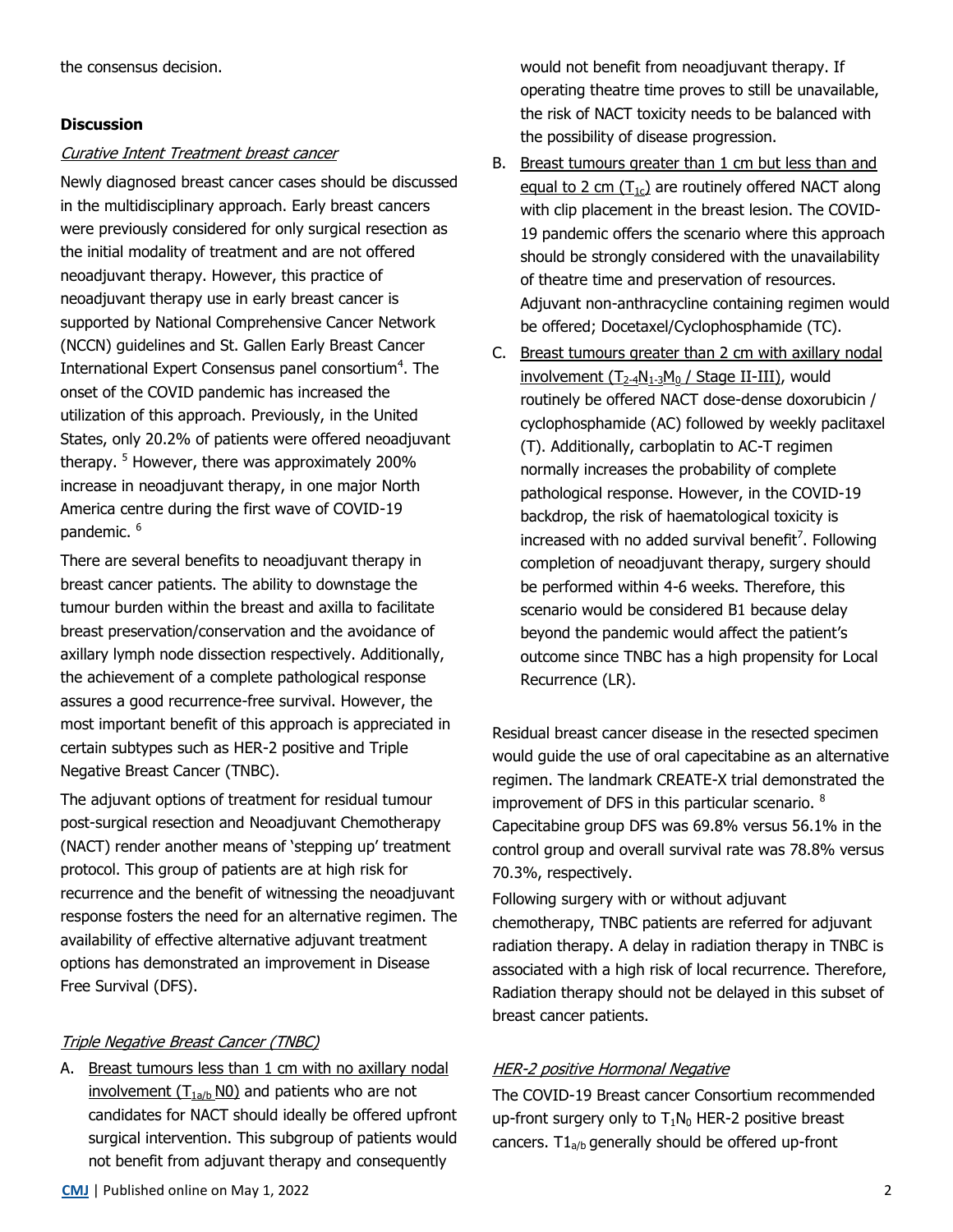**Figure 1: Management of HER-2/ TNBC during the COVID-19 pandemic (with a comparison during non-pandemic times)**



\* Reduction in the Indication Size for Neoadjuvant Therapy \*Demonstrates the highlighted changes during the pandemic.

surgery if the pandemic permits.

 $T_{1c}$  and greater are generally offered NACT and targeted therapy. However, if surgery can be facilitated, tumours less than 3cm and clinically axillary node negative (cN0), up-front surgical resection is ideal. If these patients are found to be nodal negative, de-escalation of systemic therapy with paclitaxel and trastuzumab could be implemented allowing reduced haematological side effects. The Adjuvant Paclitaxel and Trastuzumab Trial  $(APT)^9$  demonstrated a low-risk group of patients with

less than 3cm in size HER-2 positive BC and node negative disease. The 3-years and 7-years disease free survival were 98.7% and 93%, respectively. The ATEMPT Trial<sup>10</sup> also provides another alternative to the APT regimen, Ado-Trastuzumab Emtansine (TDM1). TDM1 was associated with significantly fewer Critically Relevant Toxicities (CRT) than those observed in the APT trial. Unfortunately, the pre-planned reduction of 40% toxicity was not achieved. The 3-year DFS is 97.5% for recipients of T-DM1 versus 93.2% for recipients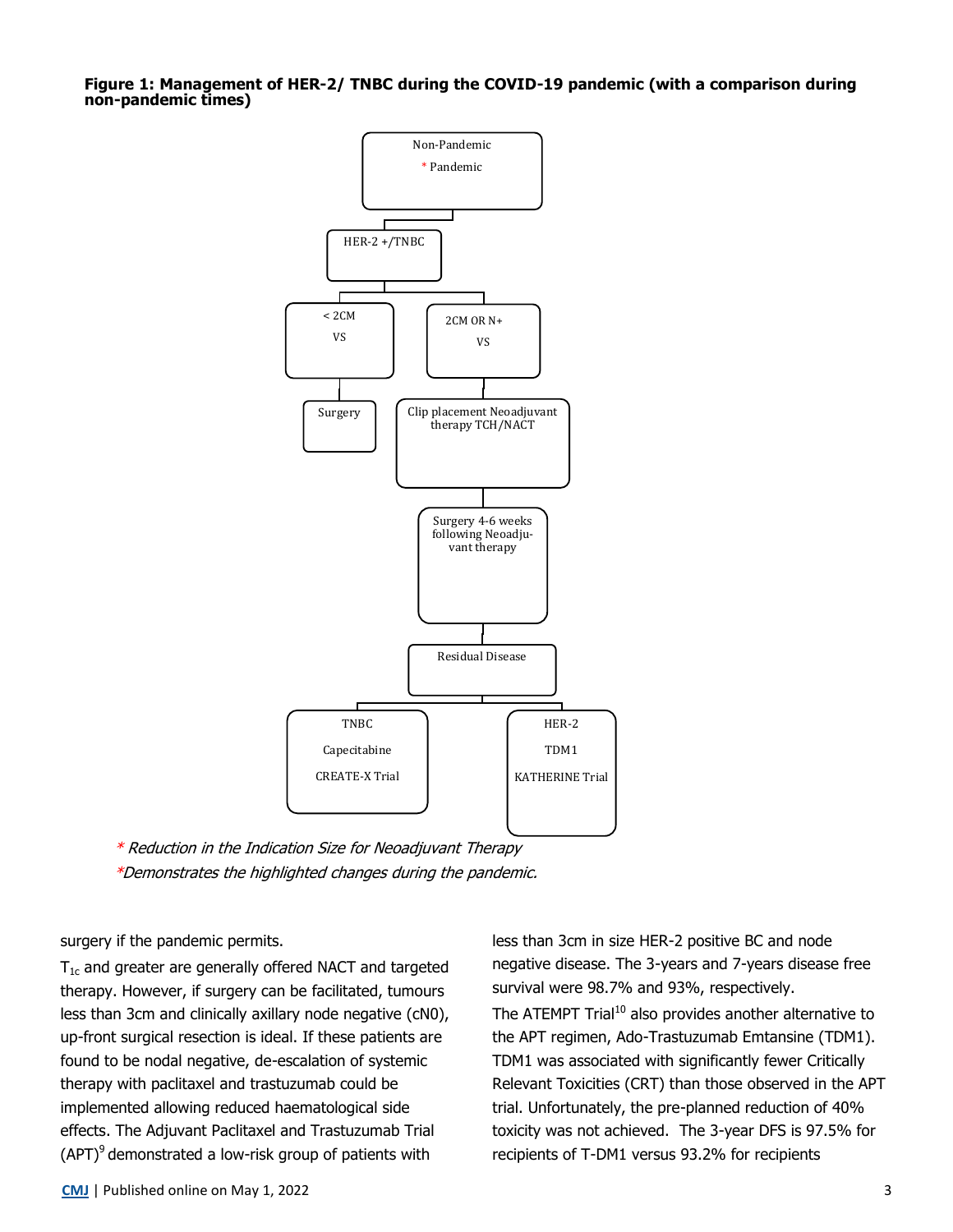of paclitaxel plus trastuzumab. Therefore, this monotherapy would offer another alternative regimen to reduce toxicities and hospital visits during this pandemic. Generally, NACT and HER-2 targeted therapy is offered to tumours greater than 3 cm and/or nodal positive. The neoadjuvant regimen consists of docetaxel/carboplatin/ trastuzumab (TCH) +/-pertuzumab (P). Surgical excision of the primary tumour should be performed within 4-6 weeks of NACT/HER-2 targeted therapy. If the pandemic restricts surgical intervention, additional doses of trastuzumab may be continued until surgical excision. The presence of residual disease in the surgically resected specimen guides the utilization of TDM1 in these patients. This approach was supported by another landmark trial entitled KATHERINE.<sup>11</sup> Patients with residual disease treated with adjuvant TDM1 were found to have a 50% reduction in the risk of death or recurrence of invasive breast cancer when compared to the trastuzumab only regimen. Alternatively, if there is a complete pathological response (PCR), patients are administered H with or without pertuzumab.

Another means of reducing patients' exposure to the contagion and visit to the oncology centre would be to reduce the duration of adjuvant HER-2 targeted therapy to 6 months versus 12 months. The PERSEPHONE trial of early HER-2 positive breast cancer patients has shown that 6-month adjuvant trastuzumab is non-inferior to the 12-month treatment.<sup>12</sup>

Finally, the dosing interval can also be increased to monthly versus three-weekly, which would reduce the number and frequency of patients' visits. Unfortunately, the availability of TDMI, as well as pertuzumab are only in the private sector in Trinidad and Tobago. Therefore, patients may only be offered trastuzumab in combination with the available chemotherapeutic agents previously discussed.

Following surgery with or without adjuvant therapy, patients are referred for radiation therapy within 8-12 weeks. Delay of this adjuvant modality should be avoided because HER-2 positive breast cancer has a high risk of local recurrence.

#### **Author's Opinion**

TNBC should be strongly considered for NACT because capecitabine is readily available for residual disease in the public and private sectors. Therefore, TNBC patients can

undergo neoadjuvant therapy and clip placement during the COVID-19 pandemic. This would permit the overwhelming benefit of delayed surgical intervention as well as the potential of a complete clinical and pathological response. Therefore, full adaptation of NACT for TNBC greater than 1cm can be applicable in our system with comparable outcomes and benefits.

On the other hand, the lack of TDMI availability in the public arena may impact the full implementation of this neoadjuvant approach for HER-2 positive cancers. Lack of TDMI renders the recommended therapy for residual disease unavailable. Alternatively, patients may be offered adjuvant trastuzumab in the public sector. TDMI is available in the private sector and would facilitate the implementation of this neoadjuvant approach for these clientele.

Reduction in the duration and the dose intervals of adjuvant trastuzumab also offers another regimen. This may reduce hospital visits along with the financial burdens in the oncology department without affecting the patients' overall survival. Another important strategically approach during this crisis.

#### Palliative /Metastatic breast cancer

Metastatic breast cancer patients are usually on several lines of chemotherapeutic regimens with no particular sequencing. In the pre-pandemic scenario, the management of metastatic breast cancer is crucially governed by the basic principle of maintaining the balance between quality and quantity of life. Modification of chemotherapy frequency may reduce patients' exposure and hospital visits. Routine restaging imaging may be deferred if the patient has no obvious signs of disease progression. A Multidisciplinary approach assesses the risk-to-benefit ratio of a particular additional palliative option. The benefit may be too minute to outweigh the risk of COVID-19 exposure and subsequent infection.

#### Triple Negative Breast Cancer

Immunotherapy for metastatic TNBC such as PD-1 inhibitors should be used with caution because of the pulmonary toxicity association. Treatment for bone metastases with zoledronic acid and denosumab can be delayed until after the pandemic or the dosing intervals increased. Patients with symptomatic hypercalcemia are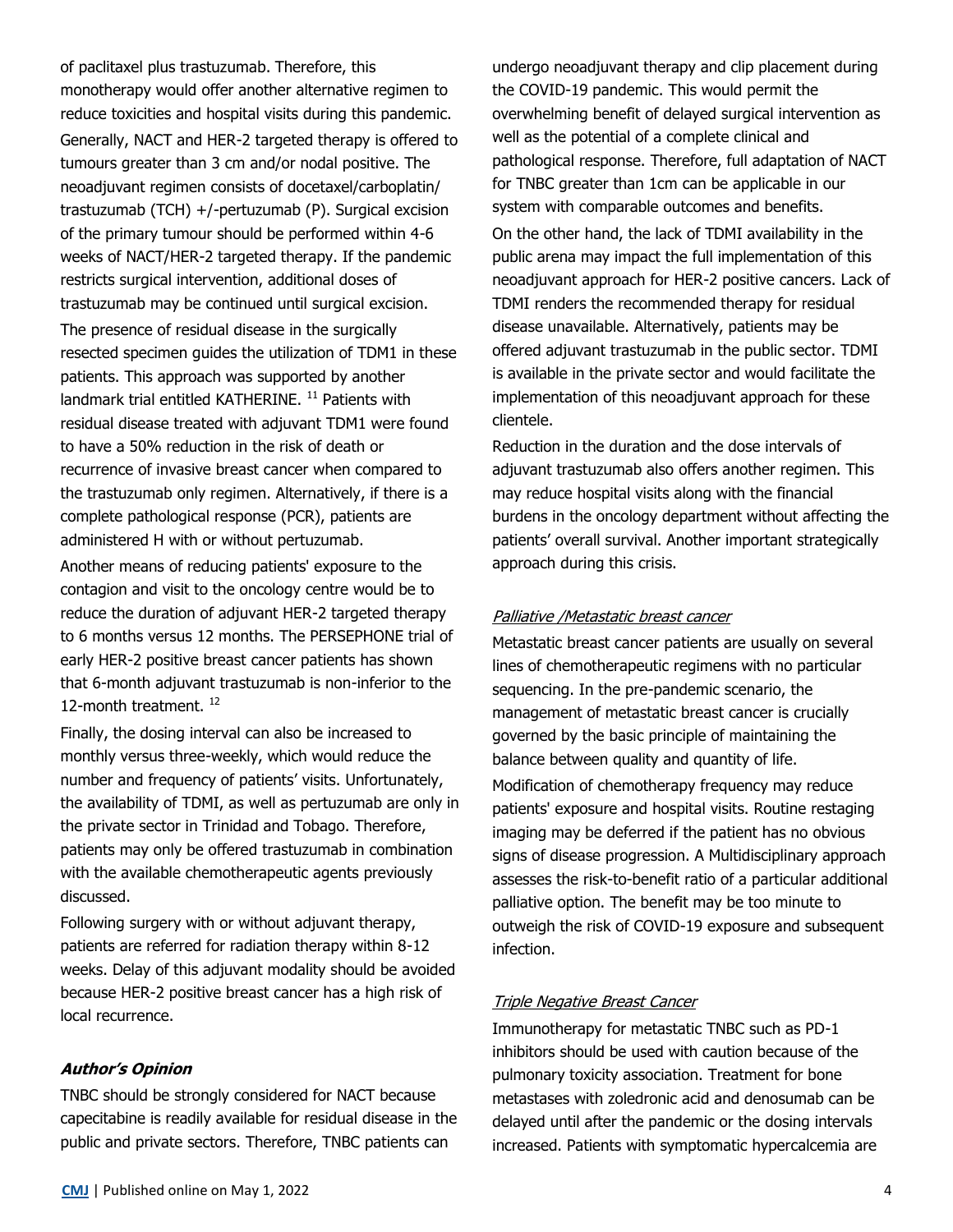at high risk for skeletal-related events and should continue bone modifying agents during the pandemic.

# HER-2

TDMI not available in the public

## **HR** positive

In HR positive / HER-2 negative metastatic breast cancer, hormonal therapy is the favoured modality of treatment. Ovarian ablation and suppression are of paramount importance in premenopausal patients. The utilization of CK 4/6 inhibitors such as Palbocicib is part of the first-line regimen for HR + HER-2 negative stage four cancers. Unfortunately, the significant immunosuppressive effect of this therapy should be taken into consideration during this pandemic.

Preference for oral agents and dose reduction should be considered in the metastatic group for reduction and avoidance of haematological toxicity. Drugs such as capecitabine and vinorelbine should be considered. The utilization of prophylactic growth factors should be implemented with drugs that are associated with significant immunosuppressive toxicity.

#### **Author's Opinion**

First-line therapy for HR positive and HER-2 positive breast cancer are CK 4/6 inhibitors and TDMI, respectively. Unfortunately, both drugs are not available in the public sector. Therefore, avoidance of CK 4/6 immunosuppressive complications would not be applicable in our local treatment planning.

The other mentioned management strategies for metastatic breast cancer therapies could be readily introduced for the COVID-19 pandemic without compromising patient care.

#### **Author's General Considerations**

## Radiological imaging

Radiological mammography-based screening during the pandemic should be temporarily suspended. Follow-up imaging for early breast cancer and metastatic patients may also be abrogated. Tailored radiological planning for disease progression and per symptoms should be implemented during this pandemic.

## Overburdened Medical Oncology Services

The decision and intervention of one specialty would directly impact another specialty as they go hand in hand. Prior to the pandemic, the medical oncology services were already burdened by the various malignancies within our twin islands. The recommendations are heavily tilted towards bridging surgical intervention with neoadjuvant chemotherapy and /or neoadjuvant endocrine therapy. This may result in a substantial increase in medical oncology referrals, further diminishing and incapacitating services offered.

Therefore, the key to the successful management of breast cancer in the low resource environment is a clear methodological definition of the most salient cancer therapies and their appropriate utilization. The multidisciplinary principle would be non-negotiable to prevent this catastrophe of exhausting services. It would analyse and filter the patients requiring immediate surgical intervention versus medical therapy.

#### **Outpatient clinics**

In-person clinic visits are recommended only for specific case scenarios. Suspected oncological emergencies, recurrence of disease, progression, new cancer diagnosis, and unstable or symptomatic metastatic breast cancer. Baseline patient evaluation for neoadjuvant therapy and monitoring of chemotherapy toxicity are other indications for in-person clinics.

Telecommunication is an important technological advancement that may facilitate patient-doctor interaction during this pandemic. Privacy and information safety are some of the intricacies of this technique of clinical followup. This modality of communication may provide the bedrock of the patient centred model. Patients' psychological concerns and support during the pandemic may be addressed via web-based platforms or the aforementioned telecommunication methods.

#### Multidisciplinary approach

All strategic planning per patient is discussed case by case with an intimate relationship involving the multidisciplinary approach. Prioritisation of cases would ensure the best patient outcomes. Documentation of standard pre-COVID-19 and COVID-19 recommendations should be recorded in the patient's file. Patient's consent for any formulated COVID-19 pandemic medical